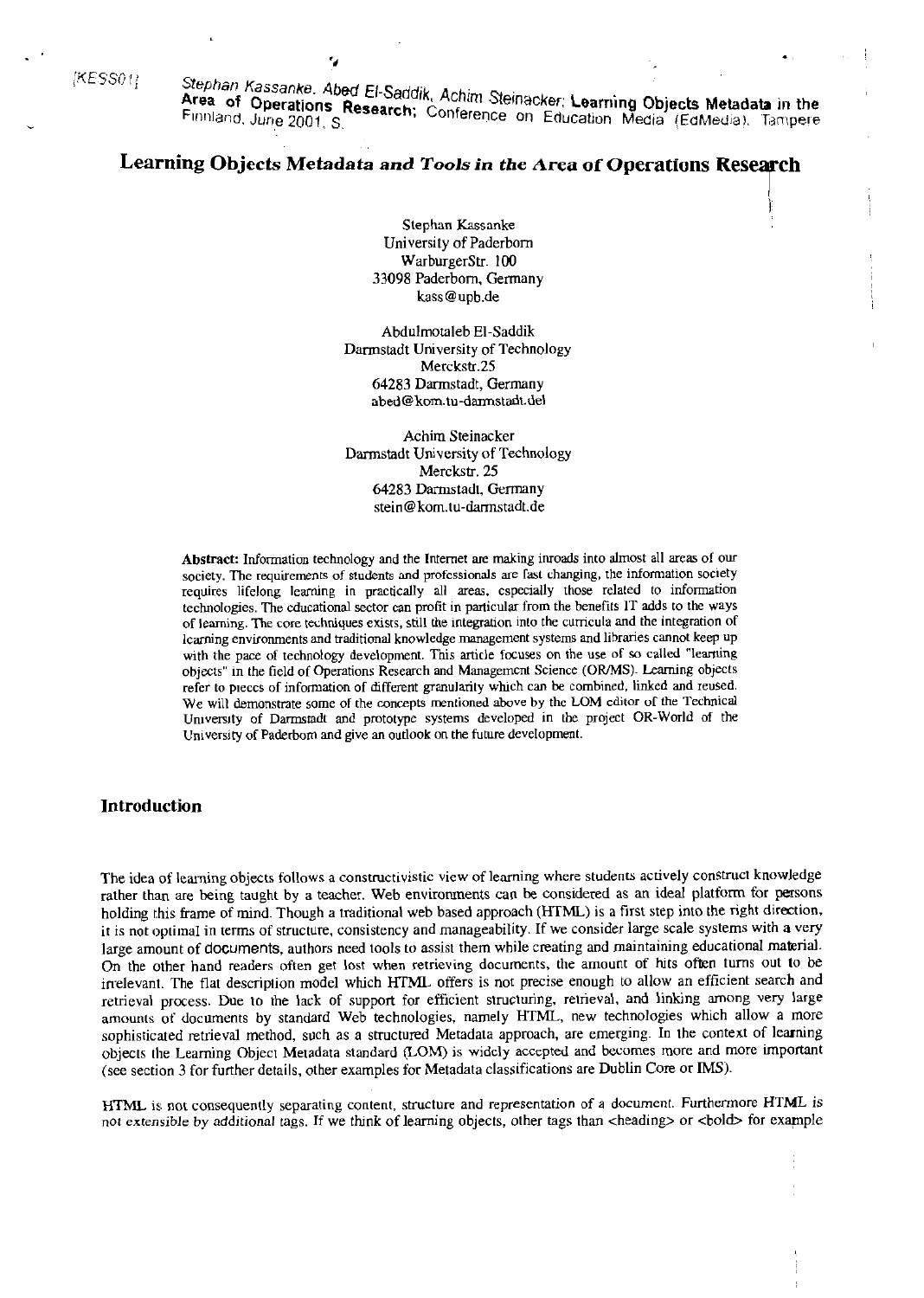are desirable. The tagging of learning objects with specialized tags is simply not possible in HTML. Links among documents can only be defined as untyped, unidirectional links. In order to minimize maintenance efforts and costs it would be desirable to use single source documents (e.g. in the form of XML documents) published on demand in a format of one's choice (e.g. HTML, paper, e-book, WAP, etc.). A dedicated markup language stores structured document information besides the content and enables the rendering of different representations of the source document. This way the maintenance costs for material can be decreased and the material can be made available to different people with adaptive views. Open technologies standards such as *XML* and dedicated markup languages for documents offer the chance of constructing content which can be (re)used by people independent of their loc for documents offer the chance of constructing content which can be (re)used by people independent of their location. The standardization of metadata descriptions has the effect that tools dealing with metadata descriptions become universally applicable. LOM and IMS are excellent examples that a widely used specification which is accepted as a standard can promote immensely to the exchange of data.

## **2 OR- World** <sup>I</sup>

After being developed since about 40 years, contents of OR/MS have reached a high level of maturity. The basic algoritlimic and modeling techniques form a stable core of the discipline, whereas implementation issues develop rapidly with new perspectives offered by infonnation technology. This justifies the high amount of developing effort necessary to create such systems. The core contents are well-suited for hypermedia leaming because they essmtially consist of prccesses and algorithms, thus implying a dynarnic nature. While the dynamics cannot be fully represented in paper-based books, it can very well be illustrated interactively by animations on a computer screen.

The knowledge domain ORlMS is highly interrelated, basic algorithms and methods can be applied to practical probleins in vaqing contexts. Thus, in a graphical representation of the knowledge domain, a graph instead of a strict hierarchy would be drawn. A previous structuring of a content area is helpful for building the links among objects: in a hypermedia network. Because ORMS is already weil-structured, it is very suitable for the representation within OR-World.

OR-World is funded within the Fihh Frarnework Programme of the European Community. The goal of the project is to develop a hypermedia network of learning objects where:

Each object is well described by a Metadata description. Object granularity from media elements to thematic metastructures can be stored. Objects can be reused in the sense of combining objects of lower granularity to objects of higher complexity. Dedicated Document Type Definitions for different types of objects are available. Renderings in varying target formats can be generated by the system (see [OR-World20001 )

LOM is highly accepted and will be used for the Metadata description of our leaming objects. In the project. The advantage of a data centered. standardized approach is obvious: An extemally developed editor such as the LOM editor of TU Darmstadt can be integrated in OR-World without many hassles. The interfaces to the files/databases where the descriptions are stored may have to be adjusted but the basic data structure is fixed. This way the effons in software development can be focused on building stable software components which can be reused just like the documents created in the standardized format.

Core technologies such as XML and XSL lay the foundations on which applications can be built. Metadata description is not the only application which can be imagined. One of the main drawbacks of HTML is that one kind of general document template serves to represent the whole variety of imaginable documents from small fragments to articles, books, etc. On a micro level, documents differ significantly in their structure. Within the project dedicated document type definitions for the varying granularities of leaming objects will be developed. Currently document type definitions for large documents such as books or technical documentations are available. One example is the docbook DTD which stems from SGML but is also available for XML [Docbook **20001;.** Media elements differ significantly in their structure from case studies, tests etc. and for optimal use this has tobe zeflected in the applied document siructure. XML and XSL in this sense **are** just a means to specify he desired behavior. The structure of documents in the learning context still has to be defined. When a set of document type definitions will be available, the documents built consistently on these definitions can be rendered in different visual representations.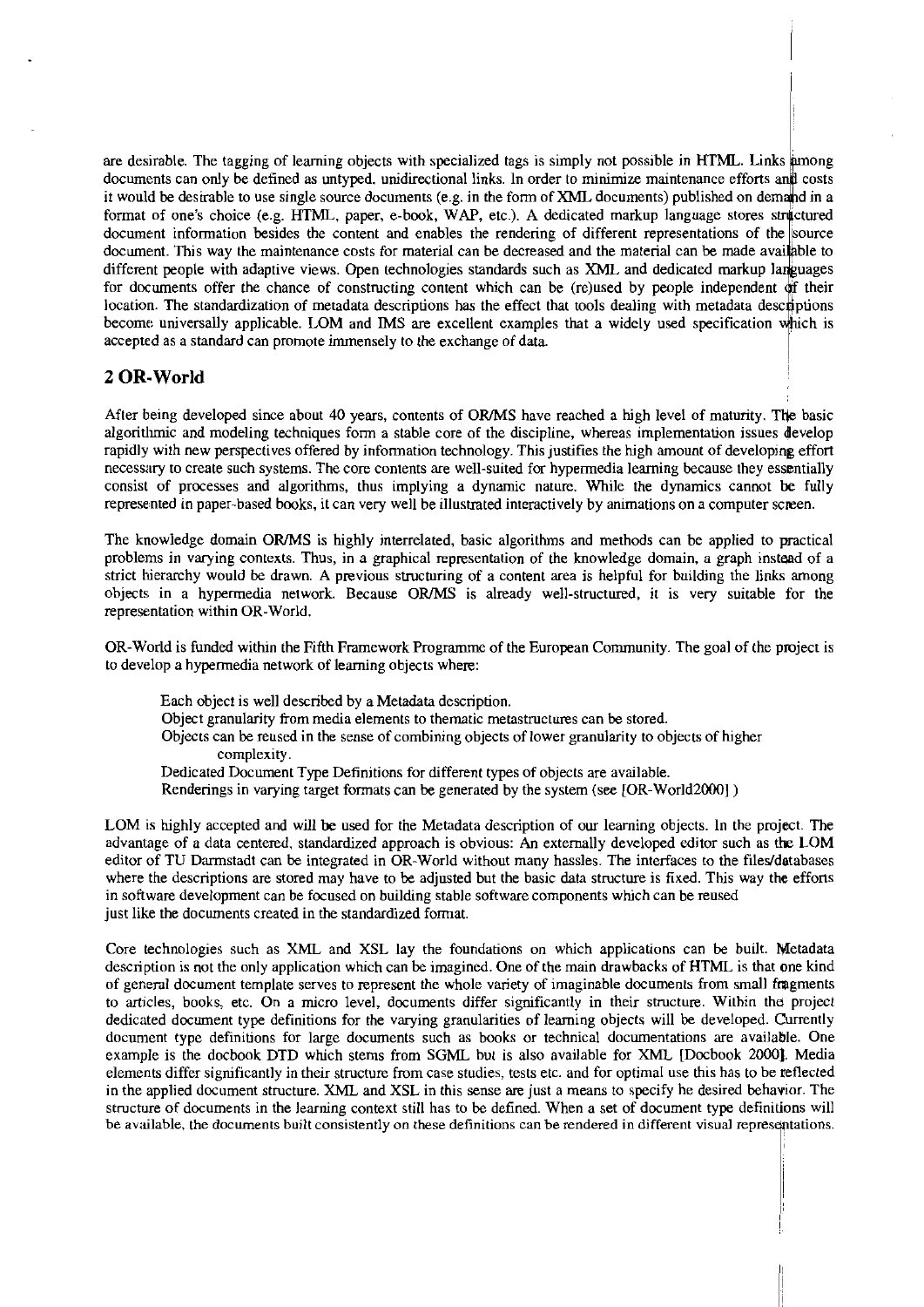Most obvious examples are renderings in the HTML or Acrobat PDF format. We use standard technologies from the XML **Apache XML 2000**J, see Figure for a visualization of the process.

 $\ddot{\mathrm{t}}$ 



Figure 1: Process of generating varying renderings for XML source documents

The output format can also be varied in terms of extent. A case study for example can reveal more and more details or hints of the case. This allows students to approach a case gradually and helps them to solve the case finally. Besides the rendenng an interesting point is that information tobe stored in the metadata description according to LOM is already existing in a structured document. E.g. the title or author are often stored in the source document. Since the metadata description is physically another entity mechanism to derive metadata information from the document to be described would be very useful. Most authors in our experience find it annoying to complete the task of setting up the Metadata appropriately. This is correlating to the experiences the TU Darmstadt made and since he appropriateness of the Metadata infurmaiion determines its vdue the ease of use is a crucial issue.

## 3 LOM-Editor

In the following we describe the tool that we use to create the metadata. As the resources are only described it is neither necessary to change the resource nor needs the author of the metadata description physical acqess to the resource Therefore it is possible to publish metadata records for various resources, e.g. documents, images, audio clips, videos, animations, virtual reality worlds, or multimedia exercises. A metadata record consists of a set of elernents, describing a multimedia resource. Examples of these elements are date of creation or publicdion, type, author, format, or title of a resource.

To access and discover mdtiimdia information resources in a comfonable way, we developed **a** uscr-fnendly tool, the IDM editor (Figure 2). based on the IEEE-LOM scherne version 5. IEEE's specification of Learnipg Object's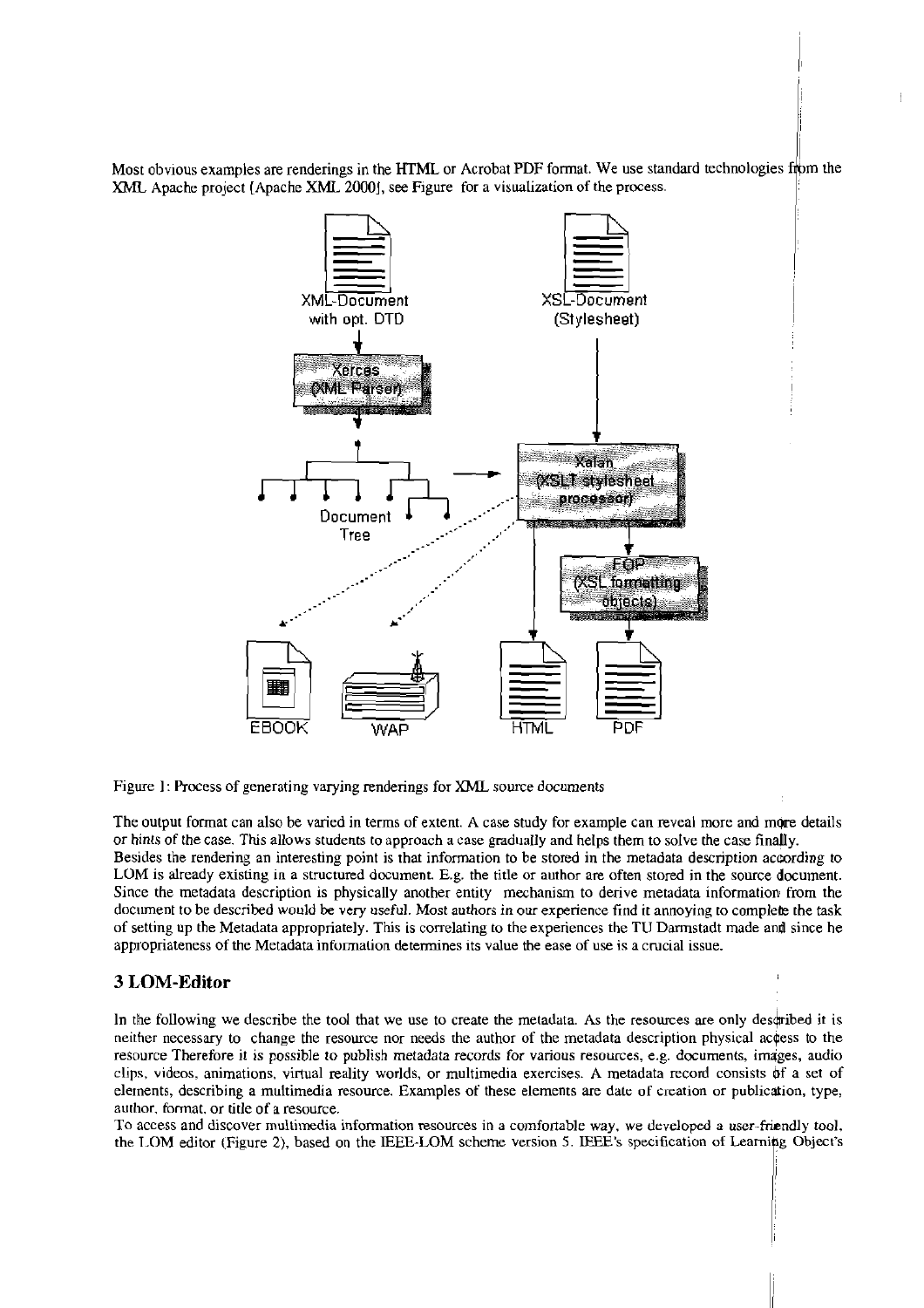categories which are listed below.: Metadata (LOM). LOM extends the well known Metadata approach for general documents Dublin Core  $(D\phi)$  with elements to describe additional educational properties of multimedia resources. The elements are grouped in

General: General metadata, such as the title, language, structure, or description of a resource Life Cycle: Status, version, and role of a learning objet

Meta MetaData: Information about the metadata used to describe the leaming object.

Technical: All technical information about a resource, such as the format, the length, browser requirements, which are necessary to use the resource.

Educational: Information about the educational objective of a resource, such as interactivity, difficulb, end-user type, etc

Rights: Commercial use and ownership of aLO

Relation: Links between Leaming Objects, to express dependencies, or semantic connections <sup>i</sup> Annotation: Used to provide additional, eventuaily more detailed information about a resource Classification: Elements to classify a resource according to existing classification schemes

Based on the LOM 5.0 draft and a DTD developed by the IMS, we have specified a XML DTD according to the actual LOM scheme. It is therefore possible to save an LOM description as an XML file and also to import existing descriptions . With the use of a free middleware broker implementation called CASTOR [Castor 2000] the Metadata descriptions can also be stored in a relational database like Oracle or IBMs DB2. The editor is implemented in Java, so it can be used on ail platforms.

The time effort to describe all properlies of a resource is considered as a hindrance to a wide distribution and usage of a metadata scheme. To offer Users a faster way to describe the learning resources, the editor is using a template mechanism. If one author is describing similar resources many elements like the name of the author, the target audience or the access right stay the same and don't have to be changed. Using templates with common valws, can avoid the necessity to fill a lot of fields again and again.

Another property of the LOM scheme which can be used for building a user friendly editor is the use of the vocabulary elements of a LOM description. For many elements the LOM scheme suggests to use an integenvalue, which can be mapped to different descriptions in different languages. With the use of Vocabularies it is possible to guarantee a fixed set of values for specific elements to avoid ambigious descriptions when searching for resources. Figure 2, shows a screenshot of the current implementation of the editor. One can also see the use of the Vocabulary element for the structure element of the General category. Depending on the selected language to describe a resource, the editor can offer the set of vaiues to the User **as** a list. It is then easy for the author of the metadata description to select the appropriate value. Changing the language of the user interface, will also change the language of the possible values. As the mapping between the integer value and the language descriptions, is stored in an external text-oriented file. additional language mappings can be added vety easy.